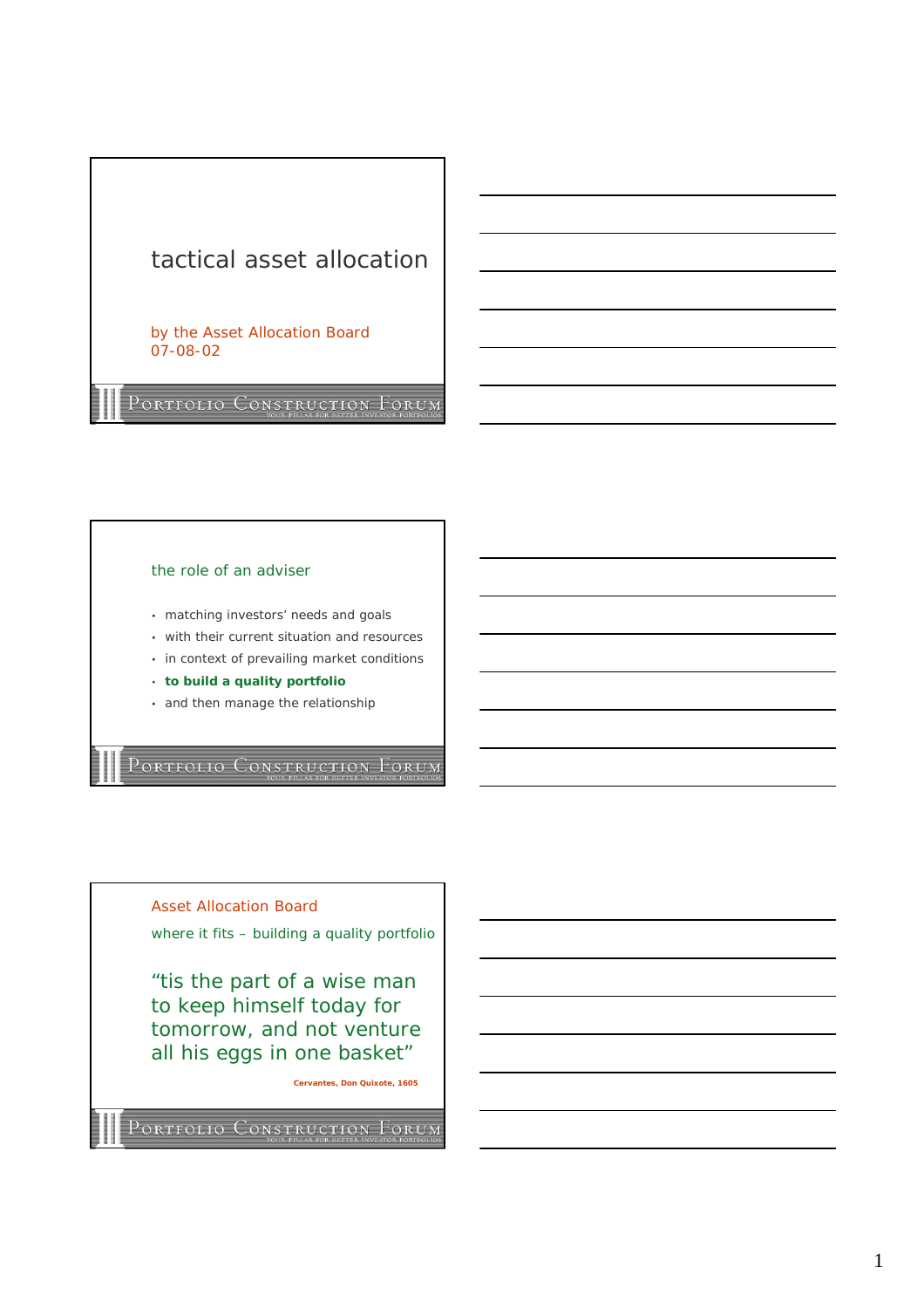Asset Allocation Board where it fits - building a quality portfolio

91.5 per cent of the variation between returns from different portfolios

PORTFOLIO CONSTRUCTION FORUM



## Asset Allocation Board members

- Don Stammer, independent chairman
- Callum Burns, Sagitta
- Ian Macoun, Perennial for IOOF
- Michael Bargholz, Alliance Capital for AXA
- Robert Lipman, Investec for you!

PORTFOLIO CONSTRUCTION FORUM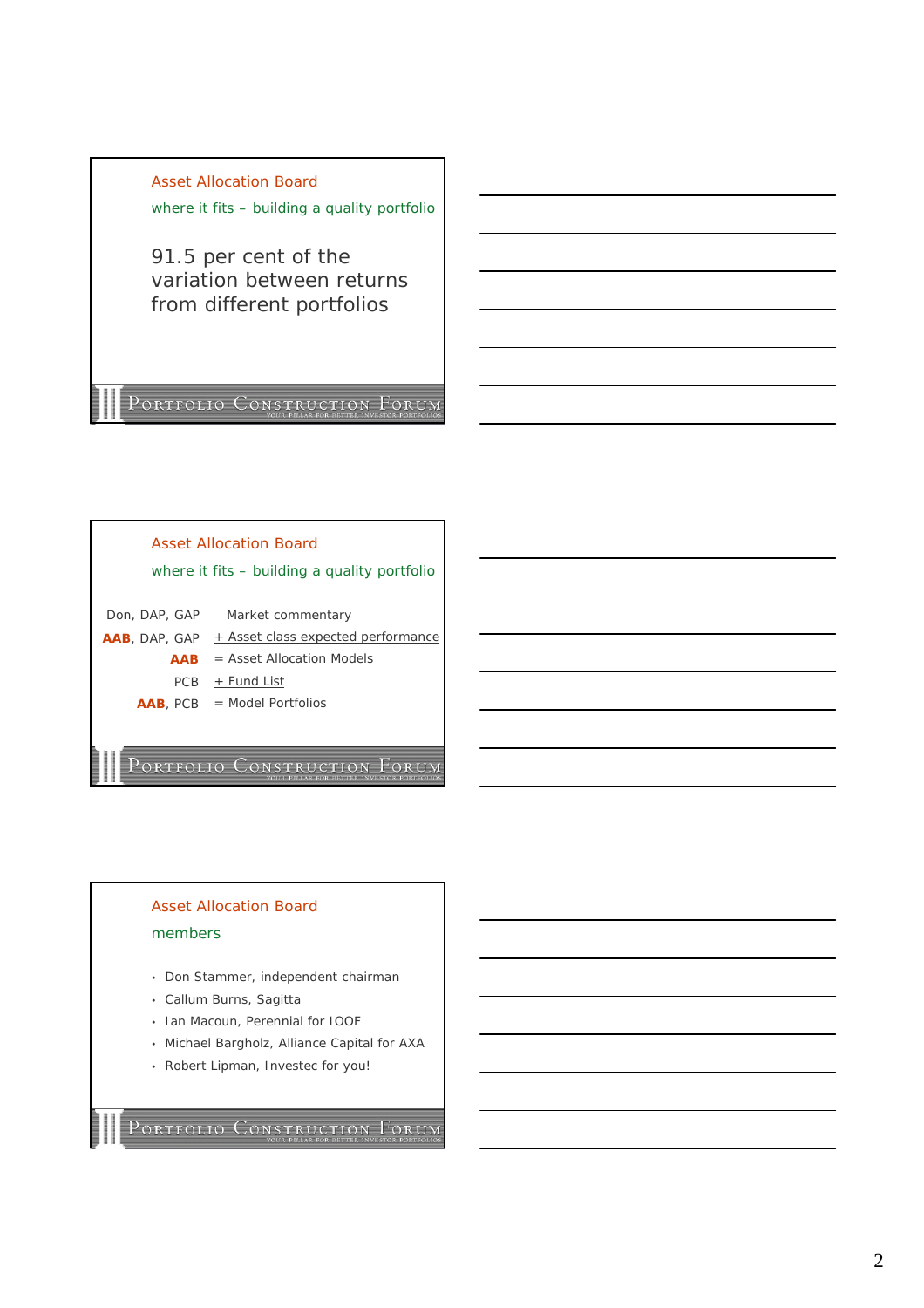

Asset Allocation Board tactical asset allocation goal in two out of every three

years, add 1 per cent to the SAA benchmark i.e. increase the real return from 6 to 7 % pa

PORTFOLIO CONSTRUCTION FORUM

### Asset Allocation Board

#### the rules

- **3 month rule**  the AAB will take a 3 month outlook when making its TAA decisions.
- **5 per cent rule**  the minimum TAA move is 5.0 per cent (unless SAA b'mark for asset < 5%)
- **asset class rule**  the AAB will not attempt sub-asset class tilts
- **gross of fees/tax rule**  for simplicity, the AAB will work in a gross of fees & tax environment
- **ranges rule**  the AAB must remain within ranges, for the 70/30 growth/defensive target, and by asset class

PORTFOLIO CONSTRUCTION FORUM